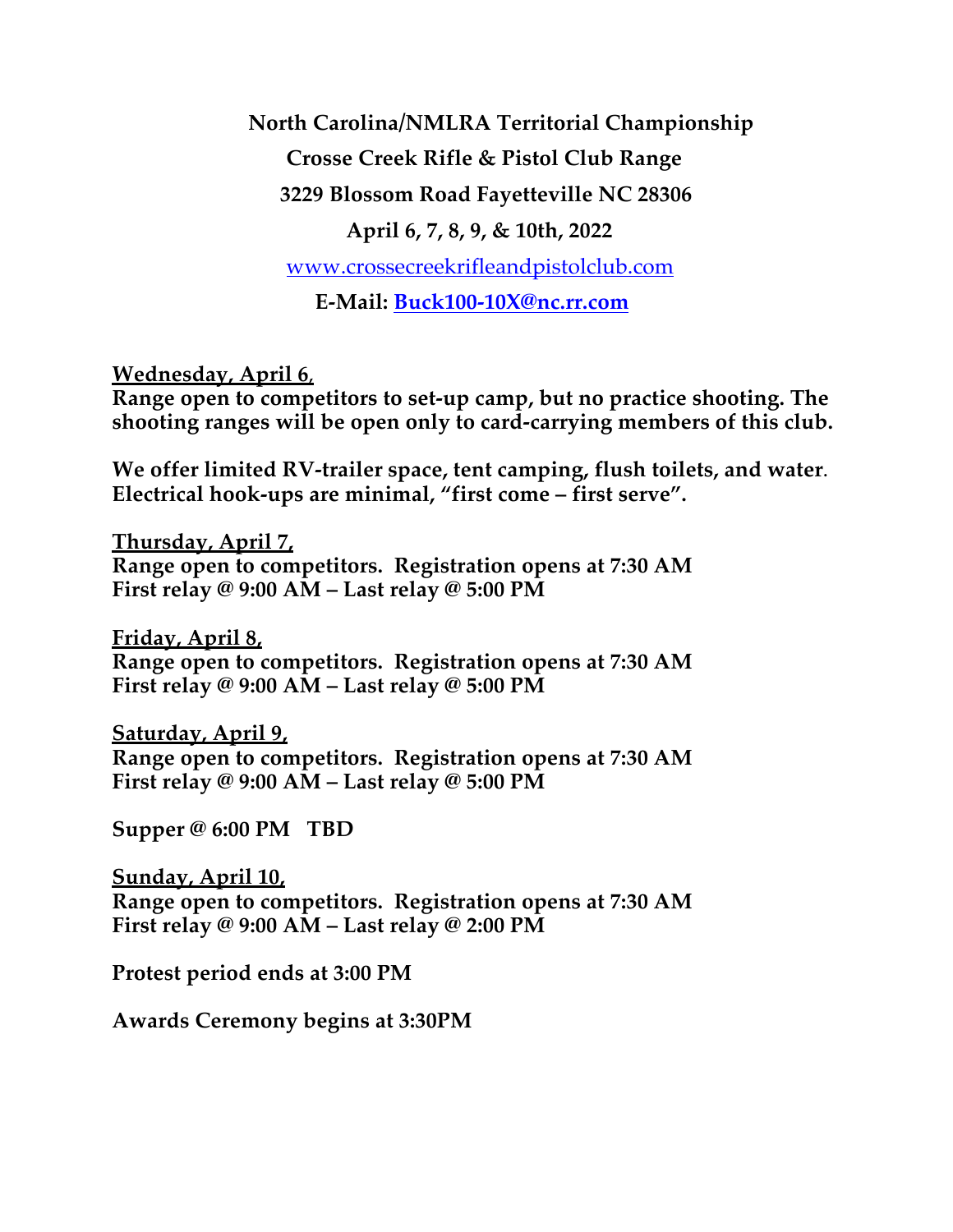**All current members of the NMLRA, NRA, N-SSA, & SASS will pay the same fees. You will need to present your current membership card upon registration.**

**Entry Fees – Registration**

**Eligible Members of NMLRA, NRA, N-SSA, & SASS: \$10.00 per competitor.** 

**Non-members \$14.00 per competitor**

**Sub-Junior, Junior, & Intermediate Registration Fee \$1.00 per competitor**

**Entry Fees – Aggregate Fee**

**Eligible Members of NMLRA, NRA, N-SSA, SASS \$10.00 per Aggregate**

**Non-members \$14.00 per aggregate**

**Sub-Junior, Junior, & Intermediate competitors -- No Charge –**

**The Aggregate Shoot Program will be on the club home page in at: www.crossecreekrifleandpistolclub.com**

**Aggregate F – Cross Sticks: Competitors may use a chair, bucket, or stool with longer sticks.**

**Aggregate CC – Revolver: Matches CC95, CC96, & CC97 are 10 shots only.**

**Match CC98 is a 13 shot match with the ten highest scores count on the B19 Tgt.**

**Aggregate DD: Re-designated Inline Bench – Any Sights, added to the program**